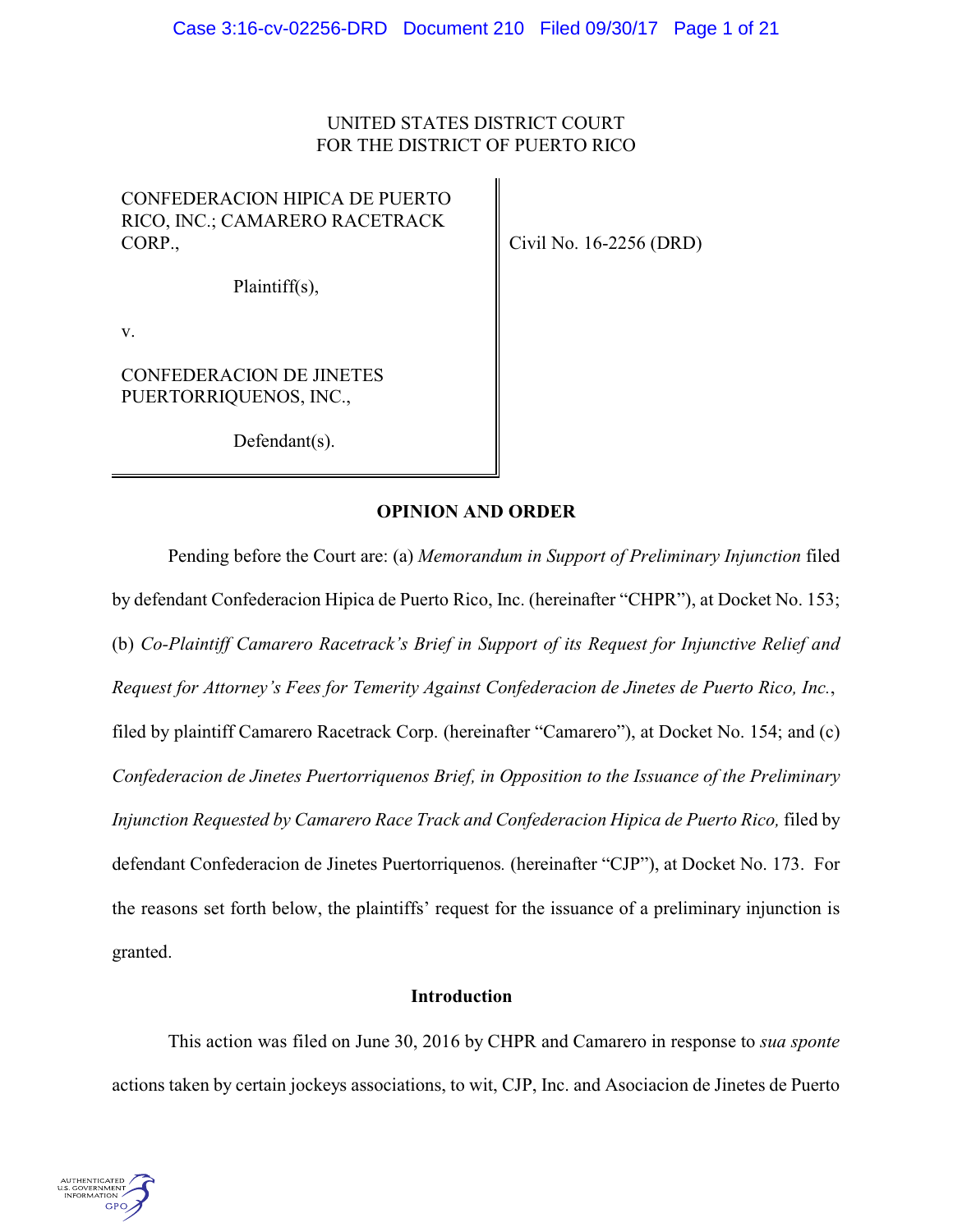#### Case 3:16-cv-02256-DRD Document 210 Filed 09/30/17 Page 2 of 21

Rico, Inc.<sup>1</sup> Plaintiffs alleges that the cancellation of the horse races scheduled for June 30, July 1 and July 2, 2016 due to certain jockeys' boycott and refusal to ride the horses in the scheduled races constitute a violation of the Sherman Antitrust Act, 15 U.S.C. §§ 1-7, and the Clayton Act, as the jockeys are not employees of the CHPR, an association of the owners of racing horses. The CJP alleges that they are a union, hence, the jockeys, as employees, can legally call a boycott to plaintiffs and refuse to ride the horses, to force a payment increase for their horse mounts.

#### **Issue**

The core of this matter is whether the CJP, which is an independent jockeys' association, may also be considered a labor union, and as such, have a right to call strikes to force plaintiffs **to increase their horse mount fees**. It is important to note that CJP are currently not employees of CHPR and/or Camarero.<sup>2</sup> Notwithstanding, there are two additional issues pending: whether the jockeys may call a strike to force plaintiffs to increase their horse mount fees, and other economic considerations, such as protection of their image in commercial advertising of the Camarero Race Track.

#### **Factual and Procedural Background**

The facts of this case are familiar to the Court, indeed this is not the first time that the jockeys have called a boycott against the scheduled races in an effort to force the San Juan Racing Association , Inc. to grant a payment increase. *See San Juan Racing Association, Inc. v. Jinetes de*

The Court wishes to clarify that the only defendant at the time of this writing is CJP, as Asociacion 1 de Jinetes de Puerto Rico, Inc. ("Asociacion") entered into a Settlement Agreement with plaintiffs herein. Hence, Asociacion is no longer a party in this case. *See Amended Judgment* of August 18, 2017, Docket No. 207.

Until the CJP otherwise proves, they are independent contractors, as ruled by the United States of 2 Court of Appeals for the First Circuit ("First Circuit"), in *San Juan Racing Association, Inc. v. Jinetes de Puerto Rico, Inc., et al.,* 590 F.2d 31 (1<sup>st</sup> Cir.1979). *See* Docket No. 46.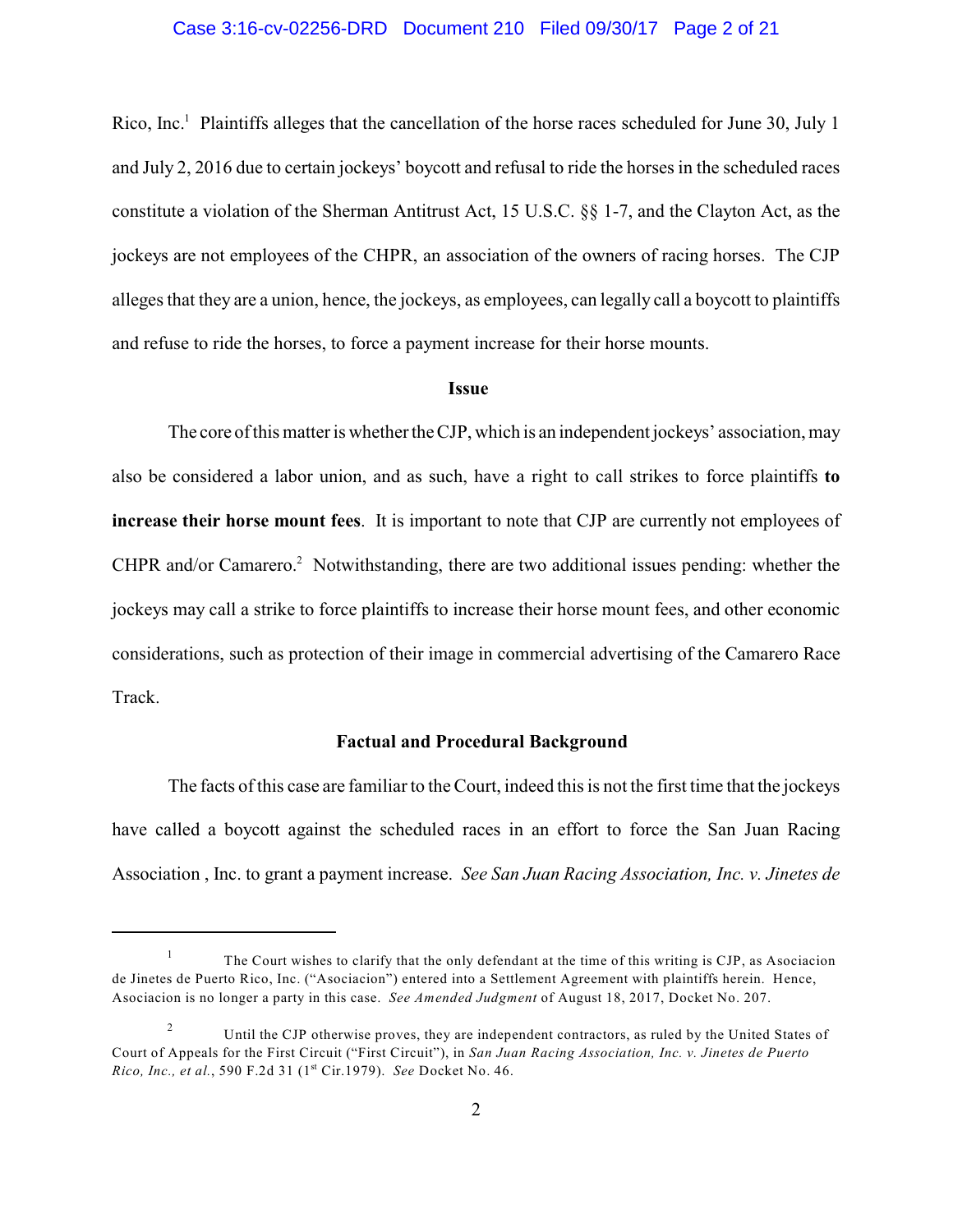*Puerto Rico, Inc., et al.,* 590 F.2d 31 (1<sup>st</sup> Cir.1979) (Coffin, J.).

In the instant case, the jockeys played a similar strategy, but this time the boycott was against the plaintiffs, that is the owners of the horses represented by CHPR, and the owner of the racetrack, Camarero. Both CHPR and Camarero have vehemently opposed to the demands of the jockeys members of the CJP. The Court held several long and extensive hearings, and allowed CJP sufficient opportunity to present their evidence, however, the Court was not persuaded by the legal arguments nor the evidence presented by the CJP, as the Court granted a preliminary restraining order at Docket No.  $46<sup>3</sup>$  Our analysis follows.

#### **Preliminary Injunction Standard**

The Court will revisit the *Second Amended Nunc Pro Tunc Opinion and Order Re: Temporary Restraining Order*, Docket No. 46, which addresses all the facets pending before the Court. The Court will include the analysis and discussion included therein, as the legal analysis remain the same after having reviewed all the evidence presented and admitted during all the evidentiary hearings held, to allow CJP an opportunity to show the Court why the injunctive relief requested by plaintiffs was not warranted.

Plaintiffs have requested a temporary injunctive relief under Fed.R.Civ.P. 65(b)(1)(A)(B), (b)(2) followed by a preliminary injunctive relief under Fed.R.Civ.P. 65(b)(3), including damages

The CJP presented confusing and contradictory arguments during the course of the evidentiary 3 hearings, for example, the CJP argued that they are an organized union under the laws of Puerto Rico, but failed to cite the applicable local or federal statute in support of their argument, or to identify their union labor employment status. At times, CJP argued that they are plaintiffs' employees, as Camarero pay them their medical insurance; but as will be discussed *infra*, when the parties signed the agreement the legal status of the CJP was one of the independent contractors. The question remains as to what the jockeys of CJP really are: (a) a union; (b) Camarero's and/or CHPR's employees, or (c) are they independent contractors? Until the CJP otherwise prove, the jockeys are independent contractors under Puerto Rico law, and the Puerto Rico Racing Board, who governs and regulates the horse racing business in Puerto Rico.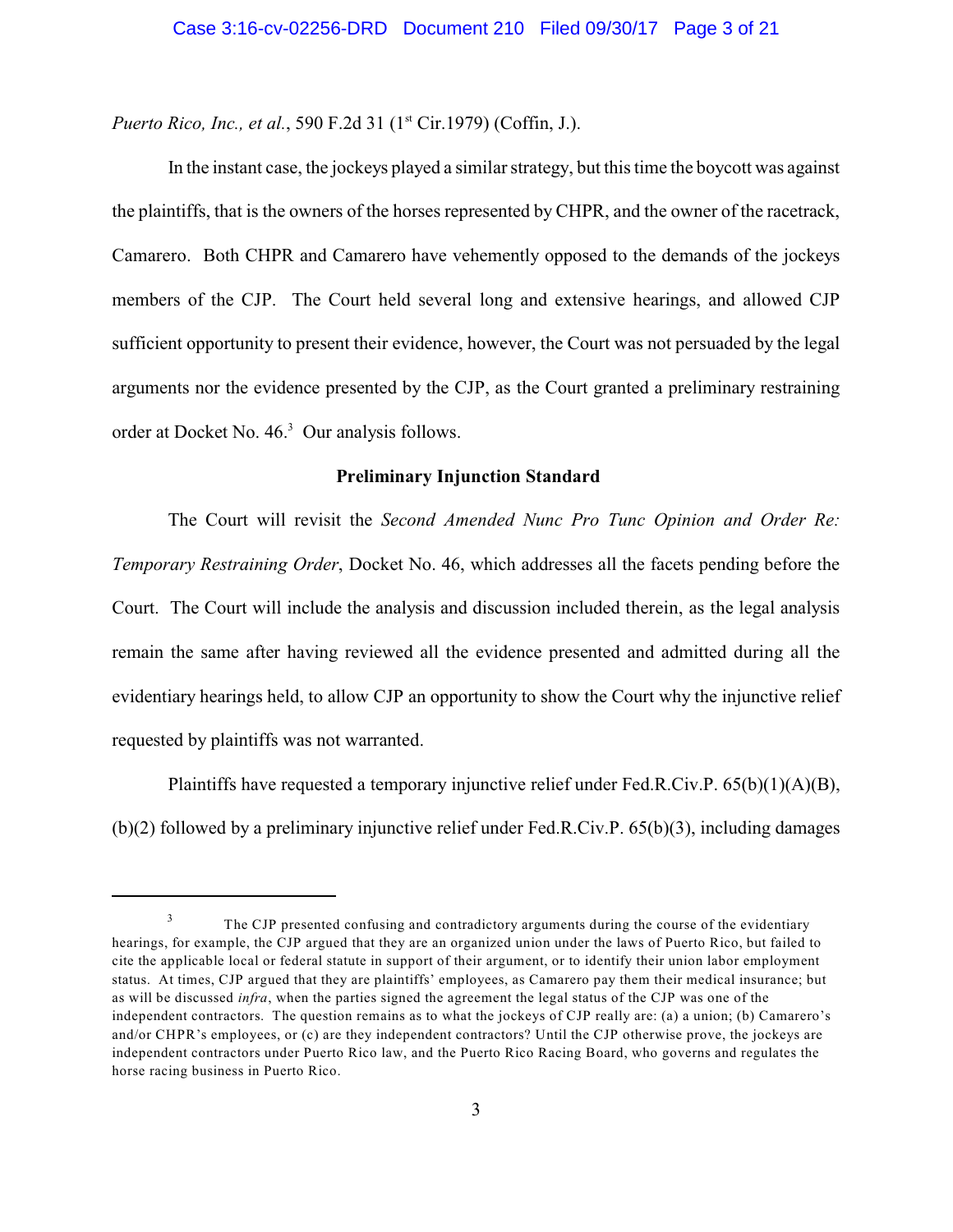#### Case 3:16-cv-02256-DRD Document 210 Filed 09/30/17 Page 4 of 21

relief.

The First Circuit follows the quadripartite test, which the Court must examine and strictly comply:

- (1) likelihood of prevailing in the merits;
- (2) significant risk of irreparable harm;
- (3) the balance of hardships weigh on the movant's favor; and
- (4) whether the injunction will harm the public or third parties by granting the remedy.

*New Comm. Wireless Inc. v. Sprintcom Inc.,* 287 F.3d 1, 8-9 (1<sup>st</sup> Cir.2002); *Narragansett Indian Tribe v. Guilbert*, 934 F.2d 4, 5 (1<sup>st</sup> Cir. 1991). *See also Arborjet, Inc. v. Rainbow Treecare Scientific Advancements, Inc., 794 F.3d 168, 171 (1<sup>st</sup> Cir.2015) (Souter, J.), wherein the Court citing Narragansett*, held that "a party losing the battle on likelihood of success may nonetheless win the war at a succeeding trial on the merits." In the instant case, however, and after extensive evidentiary hearings, the Court finds that CJP was unsuccessful in proving that it has a legal right to call a strike to demand an increase in the horse mount fees.

In *Arbojet*, 794 F.3d at 171, the Court reaffirmed that:

To grant a preliminaryinjunction, a district court must find the following four elements satisfied: (a) a likelihood of success on the merits, (2) a likelihood of irreparable harm absent interim relief, (3) a balance of equities in the plaintiff's favor, and (4) service of the public interest. *See Voice of the Arab world, Inc. v. MDTV Med. News Now, Inc.*, 645 F.3d 26, 32 (1<sup>st</sup> Cir.2011) (citing *Winter v. Natural Res. Def. Council, Inc.*, 555 U.S. 7, 20 (2008)).

The probability of prevailing has been found to be the particular "furcula" of the TRO, and has been referred as the "sine qua non" of the injunctive relief, *Weaver v. Henderson*, 984 F.2d 11, 12 (1st Cir.1993) . . . to succeed in the merits, *Narragansett*, 934 F.2d at 6. Further, should a party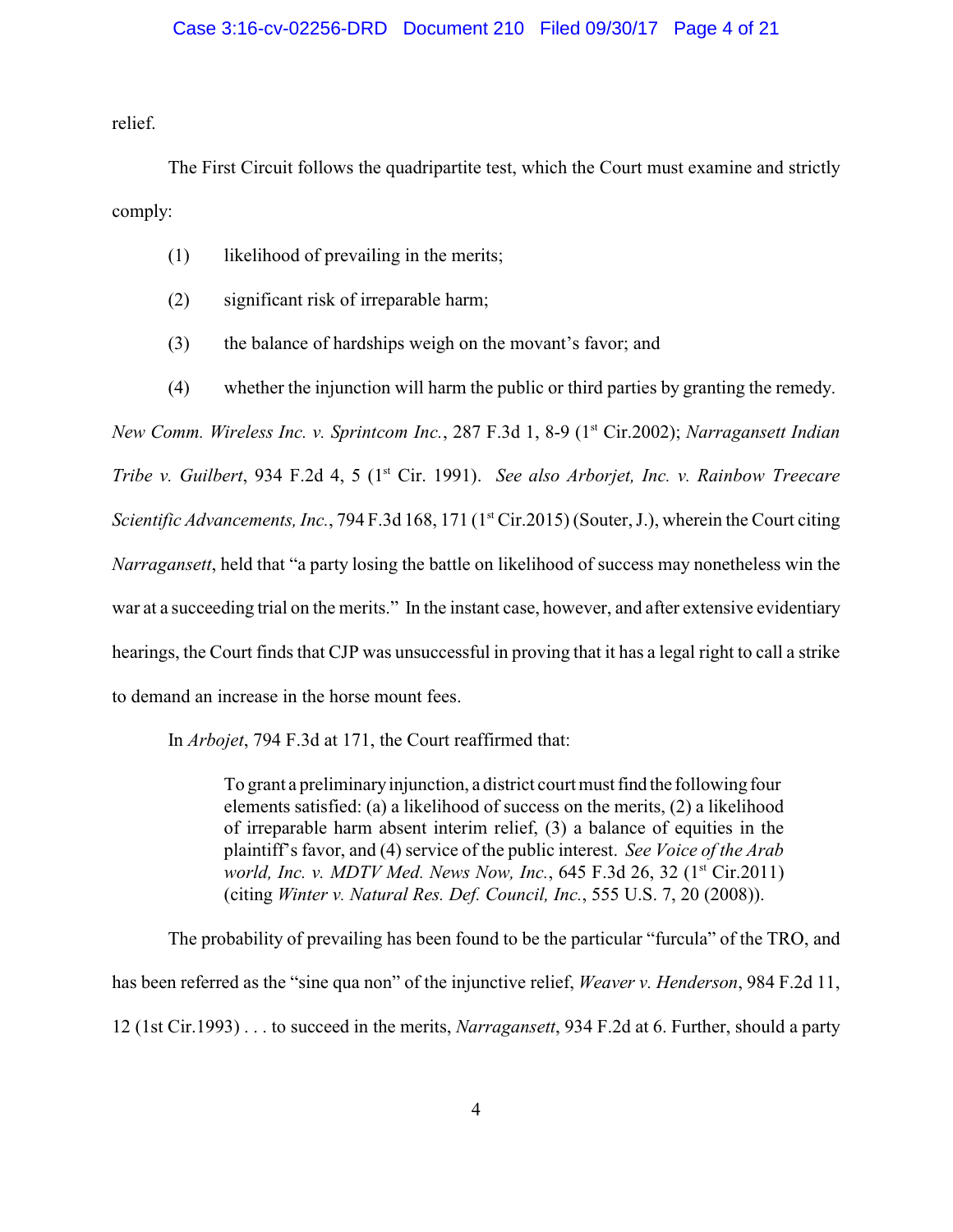#### Case 3:16-cv-02256-DRD Document 210 Filed 09/30/17 Page 5 of 21

not be able to show likelihood of success, "the remaining factors become matters of idle curiosity." *New Comm. Wireless Inc.*, 287 F.3d 1, 9 (1st Cir.2002). Moreover, "of the four factors, the probability of success component in the past has been regarded by us as critical in determining the propriety of injunctive relief." *Lancor v. Lebanon Housing Authority*, 760 F.2d 361, 362 (1st Cir.1985). Hence, the factor of probability of prevailing constitutes the principal criteria to overpass *Le Beau v. Spirito*, 703 F.2d 639, 645 (1st Cir.1983) (ending the court inquiry after concluding that plaintiffs were unlikely to prevail on the merits).

In 1979, the First Circuit determined that the jockeys are independent contractors when engaged in a "concerted refusal to deal" in violation of the Sherman and Clayton Acts. *See San Juan Racing Association, Inc. v. Asociacion de Jinetes de Puerto Rico, Inc.*, et al., 590 F.2d 31, 32 (1st Cir.1979) (confirming antitrust injunctive relief as to a "concerted refusal to deal" by the jockeys against management of the racetrack). Further, the jockeys are not covered by the "labor dispute exemption" as premised by *Parker v. Brown*, 317 U.S. 341 (1942), which is not applicable as expressed in a similar situation of jockeys versus management of the racetrack and horse owners under state law. In *San Juan Racing Association*, the Court held:

> That they acted together, in combination, is a supportable finding on this record. (Citations omitted). Their openness does not immunize agreement. (Citations omitted). That defendants' collective refusal to deal with plaintiff until their fees were increased constituted an illegal effort to control prices through concerted action was also supportable on the pleadings and evidence before the court. (Citations omitted).

. . . [but] the rates of compensation [are] compelled by state law; their whole purpose [the jockeys] is to abolish such rates [the jockeys fees as payment to ride then for San Juan Racing Assoc.] and establish new ones." (Emphasis ours).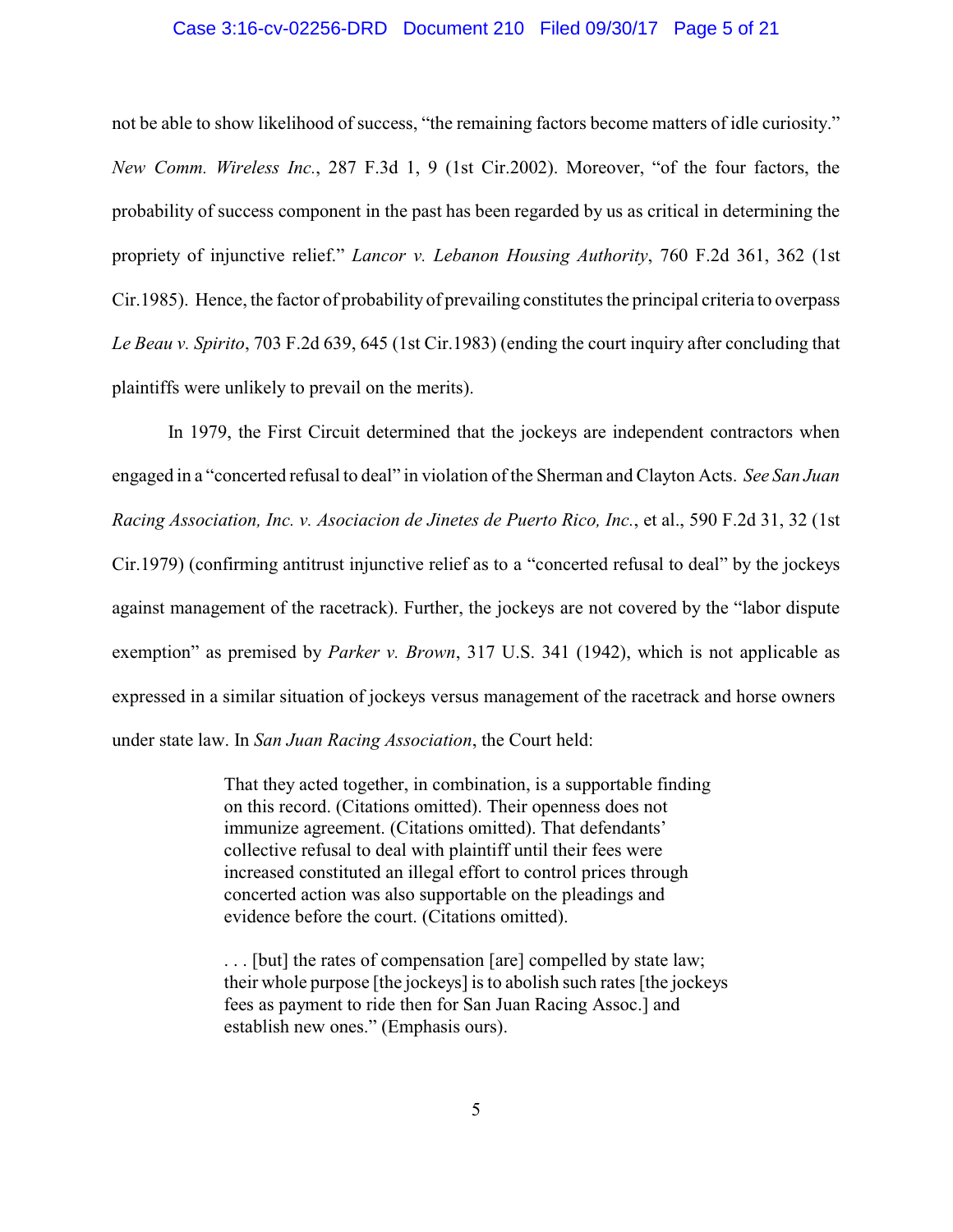#### Case 3:16-cv-02256-DRD Document 210 Filed 09/30/17 Page 6 of 21

*San Juan Racing Association*, 590 F.2d at 32. The critical factor is that the remuneration of the jockeys is "compelled" by state regulation.

Further, the actions of "concerted refusal to deal" are unrelated to actions by the management of the racetrack nor the horse owners, but they are in fact related to the current regulation issued under the governmental authority of the Commonwealth of Puerto Rico relating to the distribution of the prize money of each race. *See San Juan Racing Association, Inc. v. Asociacion de Jinetes de Puerto Rico, Inc.*, 590 F.2d at 32. Hence, the dispute is not a "labor dispute" as defined under Section 13 of the Norris-La Guardia Act, 29 U.S.C. § 113, or under the "labor dispute" definition under the Sherman and Clayton Act, 15 U.S.C. §§ 1 and 17.

The Court understands that the probability of plaintiffs prevailing in the instant case is extremely high, as the jockeys herein do not receive deductions from their salary, such as, income tax; social security, unemployment. They have the ability to choose the race they want to run, and the particular horse they aspire to run, and they may run a different horse from a different owner creating a conflict with the horse owner of the previous or later race.<sup>4</sup> The jockeys also pay for all the equipment they may need.

Hence, the alleged "concerted activity of refusal to deal" is a mirror image of the controversy as expressed by the court in *San Juan Racing Association, Inc. v. Asociacion de Jinetes de Puerto Rico, Inc.*, 590 F.2d at 32-33, a grievance as to the horse owners and the administrators of the racetrack, but against the "compelled" remuneration established by the Horse Racing Industry and Sport Administration, an administrative agency of the Commonwealth of Puerto Rico, which

Whether the jockey mounts on any particular race or horse depends on whether the particular horse 4 owner selects the jockey to ride the horse depending on the availability of the jockey to race in a particular race. *See* Docket No. 5, page 3, par. 14-15.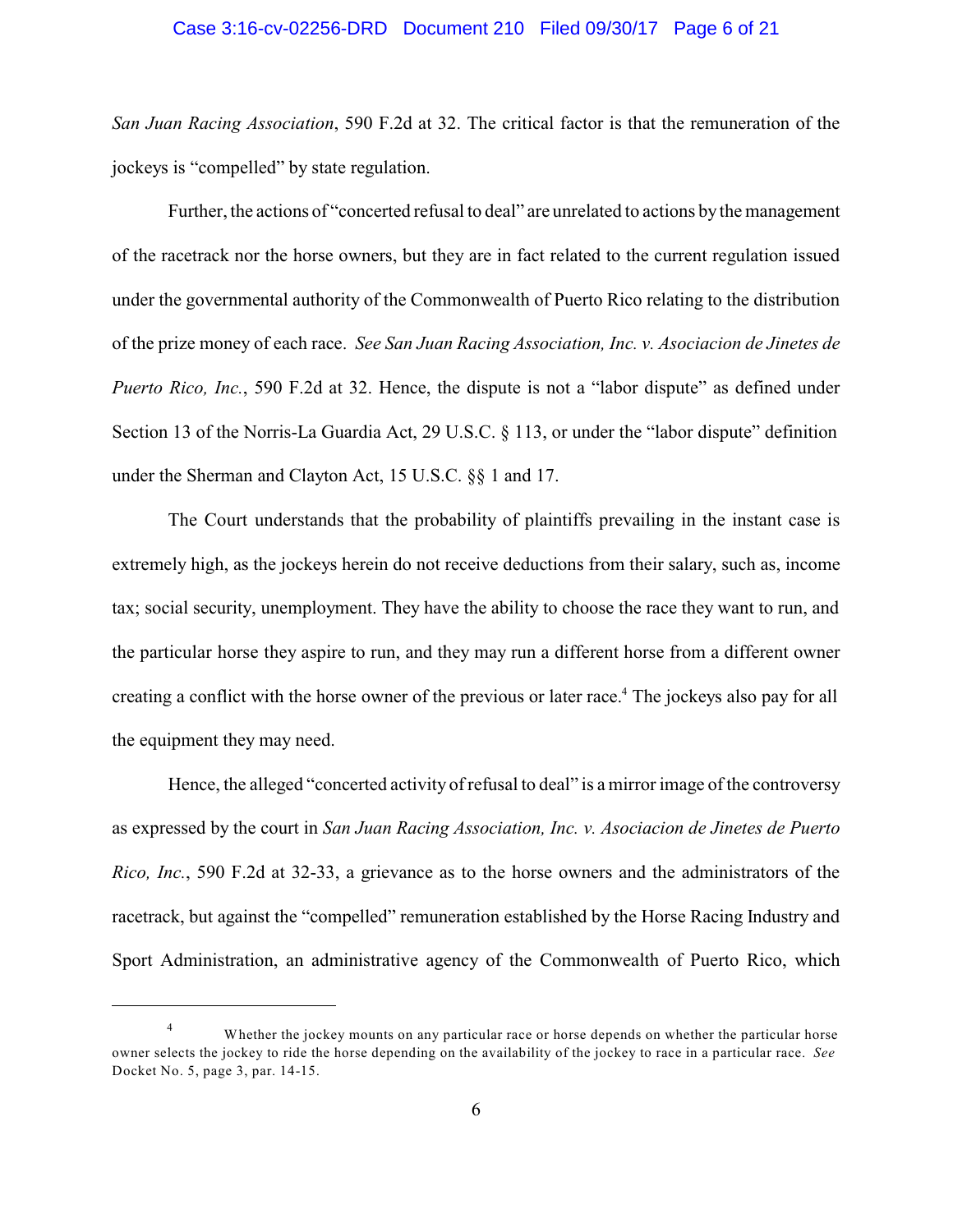#### Case 3:16-cv-02256-DRD Document 210 Filed 09/30/17 Page 7 of 21

regulates the horse racing industryin Puerto Rico. In the instant case, the Horse Racing administrator was requested by the jockeys to terminate the steward who fined the jockeys for a work stoppage of two races, and also refused to accept the request of the jockeys to increase their racing fees and percentage per mount and per race. The matter is not a "labor dispute" but a "dispute against the Commonwealth of Puerto Rico," and the Horse Racing Board of Puerto Rico. Notwithstanding, plaintiff CHPR initially advised that they would lobby the request before the Horse Racing Board to be resolved within ninety days.<sup>5</sup> The jockeys, however, refused to wait. Hence, the "concerted refusal to deal" by the jockeys continued.

The Court considers the instant case to be an almost exact replica of *San Juan Racing Association, Inc. v. Asociacion de Jinetes de Puerto Rico, Inc.*, 590 F.2d 31, as to the facts and the law, as it fails to constitute a "labor dispute" against the CHPR or Camarero, but directed to the persons who are operating and regulating the agency and the Horse Racing Board of Puerto Rico, since the government agency constitutes the exclusive power to increase the compensation of the jockeys, as far as compensation is concerned per race for the winners and/or minimum compensation per race.

The record shows that, on June 16, 2016, the AJPR indeed sent a letter to the Office of the Racing JuryPanel, and the Horse Racing Administrator regarding a conflict with certain jockeys and the delay in racing number 117 of June 10, 2016, and warning the Horse Racing Administrator that the jockeys could exercise their constitutional right to participate in a strike. *See* Docket No. 153,

As stated above, there is no evidence presented to show that the jockeys who are associated to the 5 CJP are employees of CHPR and/or Camarero. Indeed, it would be contrary to the provisions of law that governs the horse racing industry in Puerto Rico. *See* the Puerto Rican Horse Industry and Sport Administration, 15 L.P.R.A. §198.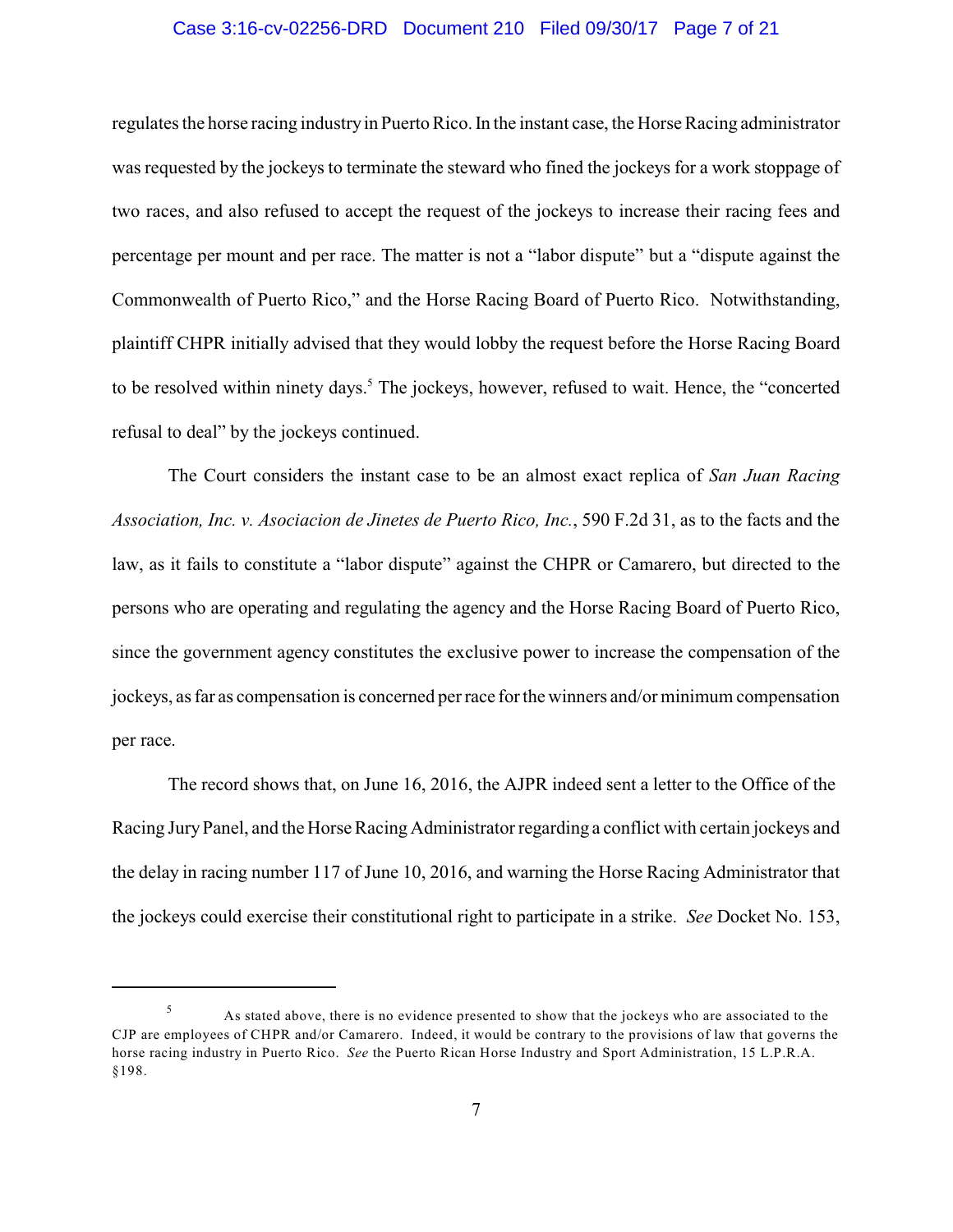#### Case 3:16-cv-02256-DRD Document 210 Filed 09/30/17 Page 8 of 21

page 29. *See also* Plaintiffs' Exhibits 7 and 8 of July 19, 2016. Mr. Toro demanded that the conflict with the jockeys be resolved within 72 hours and declined the proposition made by Mr. Barrios, President of CHPR, to negotiate this matter within 90 days. "On June 20, 2016, the Horse Racing Administrator replied to the letter sent by the AJPR and declined its request to act as a mediator." *Id*. On June 21, 2016, the president of plaintiff CHPR sent a letter to the AJPR's attorney, "informing him that a boycott by the jockeys constituted a violation of the Sherman Antitrust Act." *Id. See also* Plaintiff's Exhibits 7, 8, 9 of July 19, 2016.

According to Stipulated Fact "V", "on June 24, 2016, the jockeys engaged in an illegal concerted activity, refused to register for the horses they would ride for the races scheduled for June 30 and July 1, 2016, in effect boycotting the racetrack operations and prompting the racetrack to suspend the racing operations for those two days." "The Administration for the Industry and Horse Racing Sports, an agency of the Commonwealth of Puerto Rico, issued a certification that evidenced that, for the inscriptions held that day, the inscription tickets [to race as jockeys] were presented without any jockeys." *See* Docket No. 153, page 30. Furthermore, the record shows that "the races scheduled for Thursday, June 30, 2016, Friday, July 1, 2016, and Saturday, July 2, 2016 at Camarero Racetrack were cancelled due to the Defendants' refusal to ride the horses." *See* Stipulated Fact "U", and Docket No. 153, pages 30-31.

Thus, the controversy presented in the instant case is an identical controversy as in the case of *San Juan Racing Association, Inc. v. Asociacion de Jinetes de Puerto Rico, Inc., et al.*, 590 F.2d 31, wherein then Chief District Judge Jose V. Toledo decided that an injunction for a "concerted refusal to deal" was warranted under the federal antitrust laws. The First Circuit pellucidly affirmed the district court by also clearly determining that the matter failed to constitute a "labor dispute" at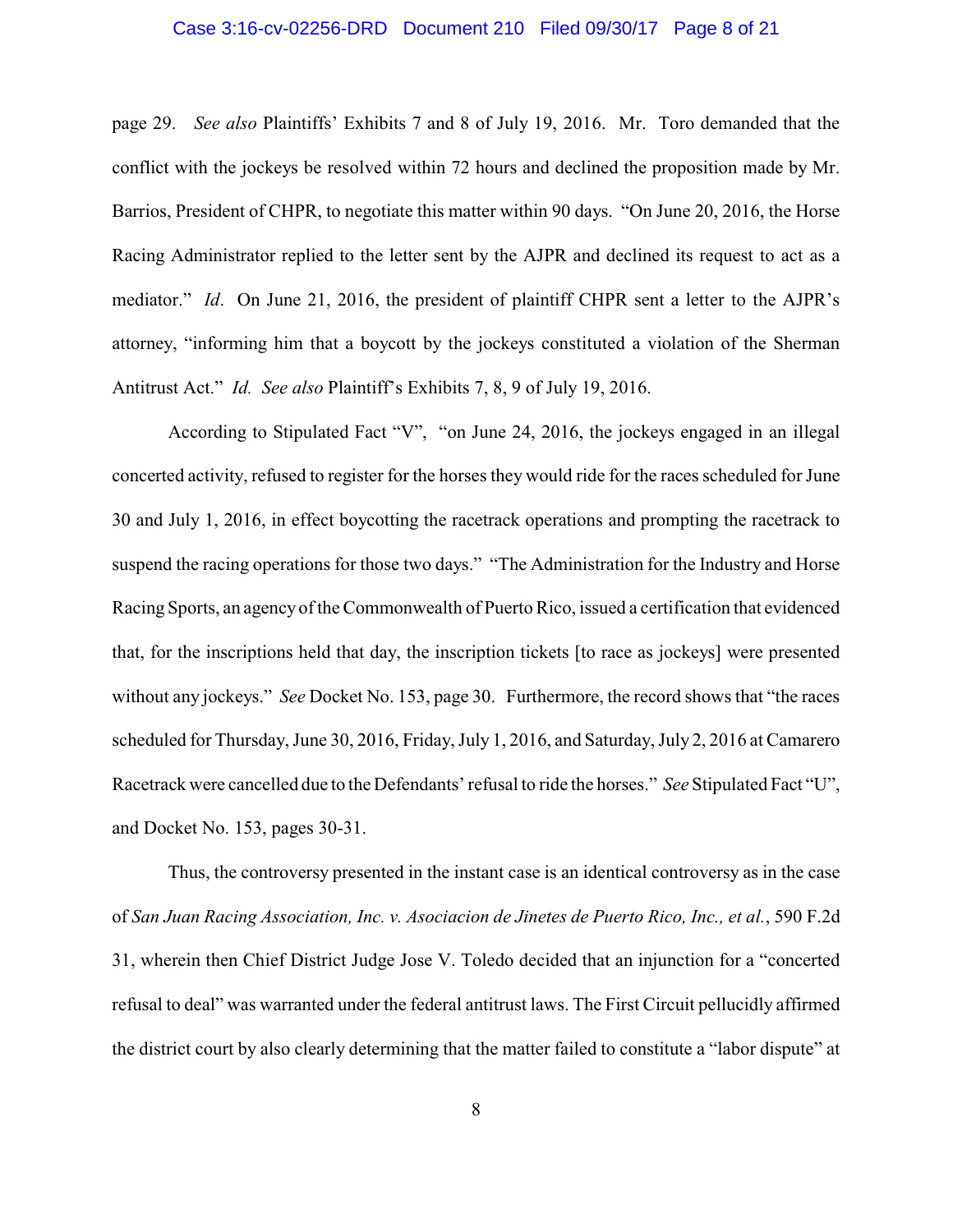#### Case 3:16-cv-02256-DRD Document 210 Filed 09/30/17 Page 9 of 21

590 F.2d at 32. (At that time the First Circuit determined that the record was not extensive, but now the record is more abundant).

As to irreparable harm, the Court understands that Camarero and CHPR are risking the permanent loss of a debilitating and dire market, as the fans of the racetrack maymove to other types of sport activities or another types of gaming. Further, other gaming competitors may occupy the clients of CHPR, also individual horse owners with the racetrack closed will be unable to use the investments that they have in the horses nor effectively train the horses as the jockeys will be engaged in a "concerted refusal to deal."

The balance of equities between the parties favor the granting of the remedies under Fed.R.Civ.P. 65, as Camarero, the race track administrator, stands to potentially lose market, which involves betting, and other gaming, as well as the horse owners stand to lose the use, and investment in their horses, as well as the potential race prize profits. Further, and also critical, is that there are only thirty-six defendant jockeys, at the time of filing of the *Complaint*, and some may leave to other racetracks in other jurisdictions, but the strike affects all the employers of the racetrack including those who provide maintenance to the racetrack, and those who are at the windows of the gaming, the food concessionaires, the horse owners sub-contractors who hire grooms and other employees to safeguard, protect, feed and work with the horses are also affected, as well as to owners of the gaming agencies wherein betting is placed as to the "pool" of seven races, and as to individual races. Lastly, and most critical, the defendants' concerted refusal to deal constitutes a significant loss of revenue generated for the Commonwealth of Puerto Rico from this sport.<sup>6</sup>

It is important to note that after the devastation of Hurricane Maria, several jockeys have moved to 6 Continental United States, which also affects adversely plaintiffs' continued operations, which may also have a potential adverse impact on the jockeys available to race the horses on the regular scheduled races. *See "Jinetes*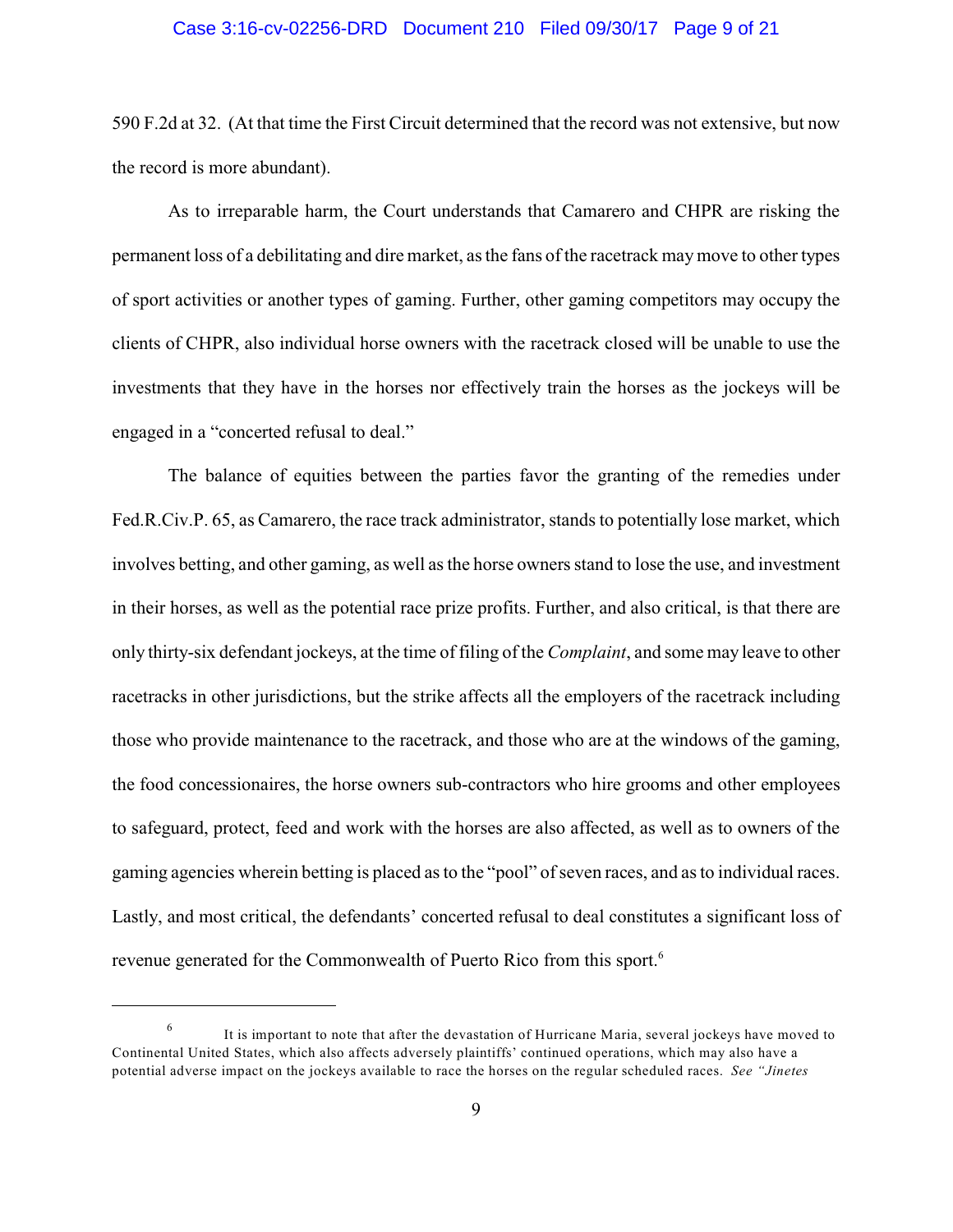#### Case 3:16-cv-02256-DRD Document 210 Filed 09/30/17 Page 10 of 21

The public interest unequivocally also favors the granting of the injunctive relief, as the government stands to lose all the future revenues of the income generated by the use of the racetrack, as well as the revenues lost due to the cancellation of certain racing days. The fact is that the loss of revenues will be lost for good, as the racetrack nor the horse owners will be able to recuperate financially from the loss triggered bythe forced closing of the racetrack operations due to the jockeys "concerted refusal to deal" on certain racing days. Moreover, an extended boycott may cost the Government of Puerto Rico millions of dollars to an Island that is currently in the verge of bankruptcy. Further, although jockeys are free to ride at other racetracks in the United States or other countries, the Camarero Racetrack can only operate in Puerto Rico, and the horse owners cannot run in other racetracks as Camarero is the only racetrack in Puerto Rico.

Finally, and above all, this type of boycott by the jockeys against the racetrack operations has already been entertained by the First Circuit in an extremely similar case, as to a prior racetrack operating then in Puerto Rico, and an identical scenario wherein the jockeys attempted to boycott the horse owners and the administrator of the racetrack San Juan Racing Association, Inc., 590 F.2d 31, in a "concerted effort to refuse to deal" unless the jockeys' fees were increased. The First Circuit ruled that the injunctive relief was warranted, as the "concerted refusal to deal" was not a "labor dispute," for the jockeys are independent contractors and lack an employment relationship with either the racetrack administrator. Furthermore, the increase in the amount of racing fees sought by

*Puertorriquenos Preparan Sus Maletas*," [Puertorrican Jockeys Prepare Their Suitcases], at Endi.com, 09/30/2017. *See also "Preocupados por el deporte hipico de la Isla*," [Concern for the Racing Sport in the Island], at El Vocero, 10/25/2017; "*Industria Hipica crea plan de recuperacion tras el paso de Maria,*" [Racing Industry establishes a recuperation plan after the consequences of Maria], at El Vocero, 10/25/2017; *"Hipicos demandaran a Camarero*," [Members of Confederacion Hipica de Puerto Rico and the Puerto Rico Owners Association will sue Camarero], at El Vocero, 10/30/2017; "*Juan Carlos Diaz se reencuentra con su pasion en Florida*," [Juan Carlos Diaz [a jockey] rekindles his passion in Florida], at Endi.com, 11/05/2017. (Translation ours).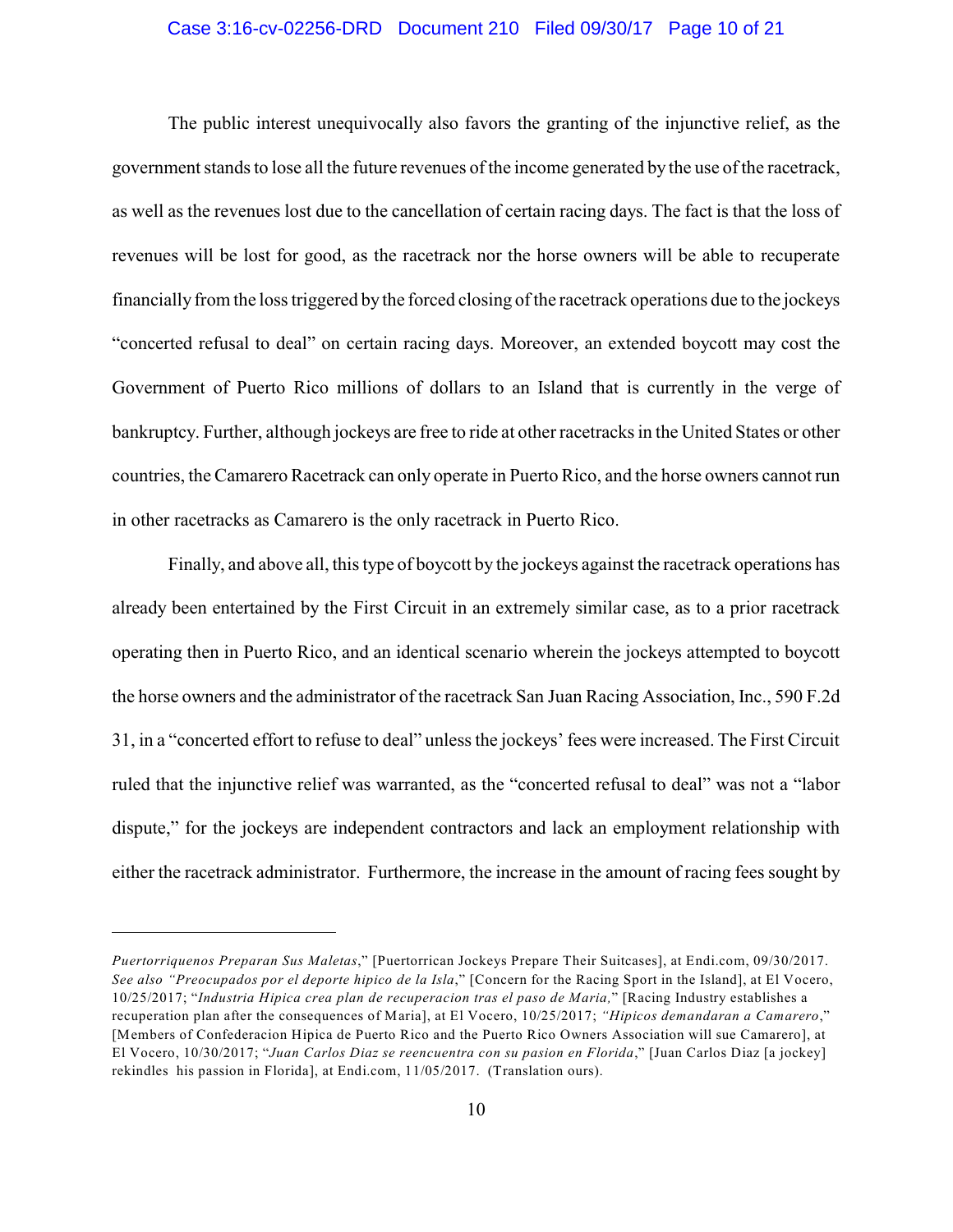#### Case 3:16-cv-02256-DRD Document 210 Filed 09/30/17 Page 11 of 21

the jockeys were then "compelled by the state" and currently are determined by the government's Horse Racing Board. *See Columbia River Packers Assoc. v. Hinton*, 315 U.S. 143, 146-147 (1942) (stating that injunctive antitrust relief was to be granted when "the employer-employee relationship has no bearing"). Hence, plaintiffs' request is strictly to stop and unlawful refusal to deal of the jockeys, as independent contractors. " . . . [P]laintiff resort to the district court was not to determine [or evade] a new basis for compensation  $-$  something that may well be within the primary jurisdiction of the Horse Racing Board [the government agency], but to dissolve the concerted refusal to deal which defendants had engaged in. *San Juan Racing Association, Inc. v. Asociacion de Jinetes de Puerto Rico, Inc.*, 590 F.2d at 33, citing *United States v. Radio Corporation of America*, 358 U.S. 334, 346-348 (1979).<sup>7</sup>

In view of the fact that the evidence and the law favors the issuance of the preliminary injunction requested by plaintiffs, the same is granted in a *sine die* and continued fashion.

### **Applicable Law and Discussion**

#### **The Horse Racing Industry in Puerto Rico.**

The horse racing industry in Puerto Rico is exclusively regulated by the Puerto Rican Horse Racing Industry and Sport Administration. *See* 15 L.P.R.A. § 198. Section 198a provides that: "The Puerto Rican Horse Racing Industry and Sport Administration is hereby created as a public instrumentality to regulate all facets connected with the horse racing sport in the Commonwealth of Puerto Rico, and its powers, functions and duties shall be exercised through a Racing Board and a

For identical rulings relating to racetracks, *see Taylor v. Local 7, International Union of* 7 *Journeymen Horseshoers*, 353 F.2d 593, 602-606 (4th Cir.1965), (citing *Colombia River Packers Assoc.*, 315 U.S. at 146-147), *cert. denied*, 384 U.S. 969 (1966). As to lawyers working as individual counsel (as independent contractors for the government) representing indigents defendants engaged in a "concerted refusal to deal," the Court refers to *FTC v. Superior Court Trial Lawyers Association*, 493 U.S. 411 (1990).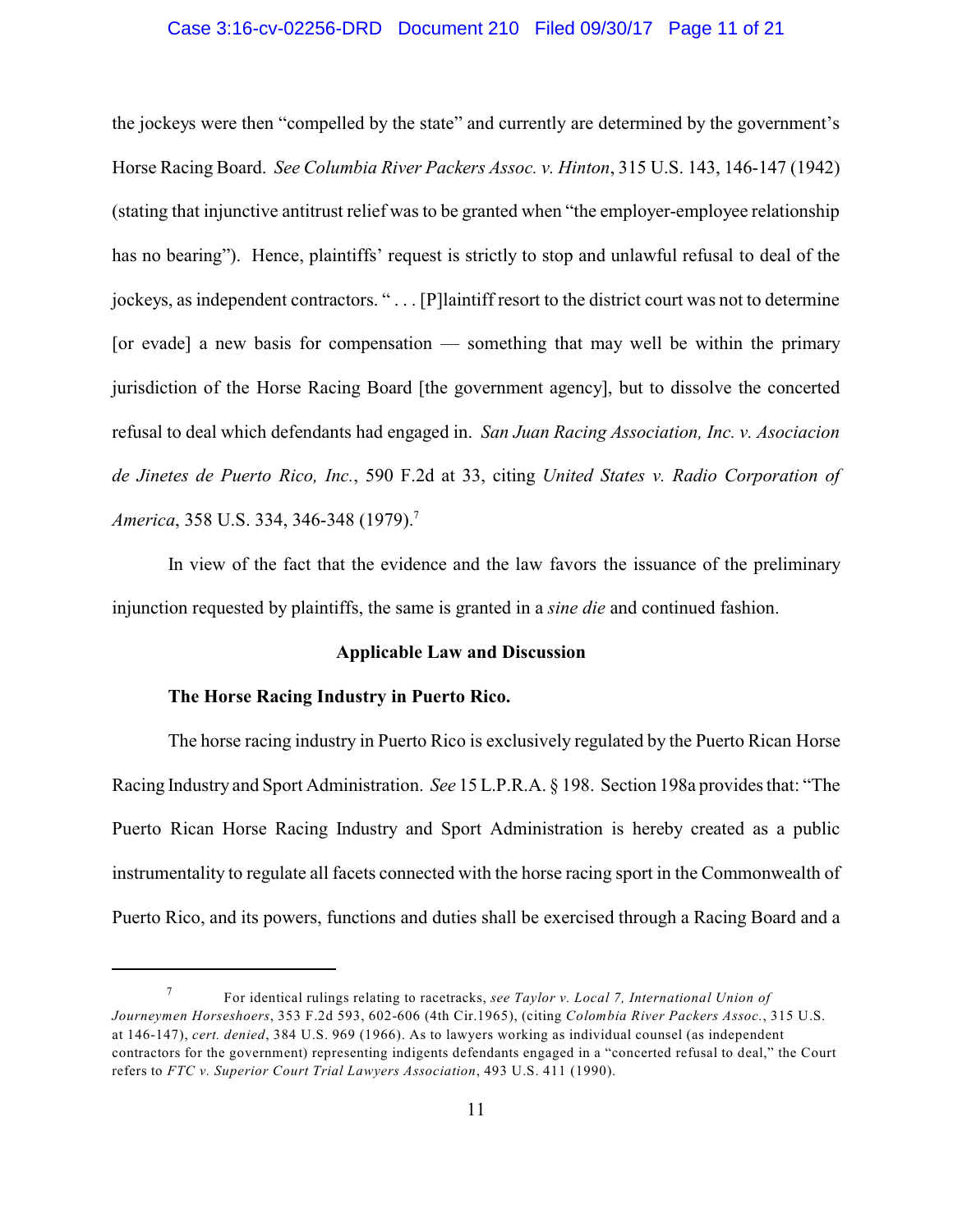#### Case 3:16-cv-02256-DRD Document 210 Filed 09/30/17 Page 12 of 21

Racing Administrator." Section 198b(2) defines Administrator, as the "Horse Racing Administrator." Section 198b(2) defines Administrator, as the "Horse Racing Administrator." Section 198b(2) defines Administrator, as the "Horse Racing Administrator." Section 198b(37) defines jockey, as "the person authorized to ride race horses through a license issued by the Administrator." Section 198c provides that the Horse Racing Board will be composed of five (5) persons to be "appointed by the Governor with the advice and consent of the Senate for a term of four (4) years."

Section 198e governs the Horse Racing Board powers. Section 198e(a) provides that the Horse Racing Board "is hereby empowered to regulate all matters concerning the horse racing sport."

#### **Jockeys are independent contractors pursuant to 15 L.P.R.A. § 198b(37).**

As stated above, jockey is the person authorized to ride race horses through a license issued by the Horse Racing Administrator. It is uncontested that the jockeys are not employees of Camarero or CHPR or trainers. *See* Docket No. 153, page 19. Moreover, "as independent contractors, jockeys are engaged by horse owners to participate in races at various tracks throughout the United States, including Camarero Racetrack." *Id. See also* Docket No. 153, page 9, Joint Exhibit IV, "Jockeys are not employees but independent contractors. Counsel Axel Vizcarra, Esq., admitted in an 'urgent memorandum' to all jockeys dated July 2, 2016 that the jockeys are independent contractors."

Furthermore, "one of the facts that support that the jockeys are independent contractors is that they are not deducted income tax, unemployment or social security taxes." The record shows that this fact was admitted for the record by Mr. Axel Vizcarra, attorney for CJP. *See* Docket No. 153, page 10. "The jockeys are free to run in one race and mount a horse from one owner, and in the next race not mount a horse from the same owner." *Id.* at page 11. "**Whether a jockey rides a particular horse in a particular racedependssolely on whether an owner and/or trainer selects**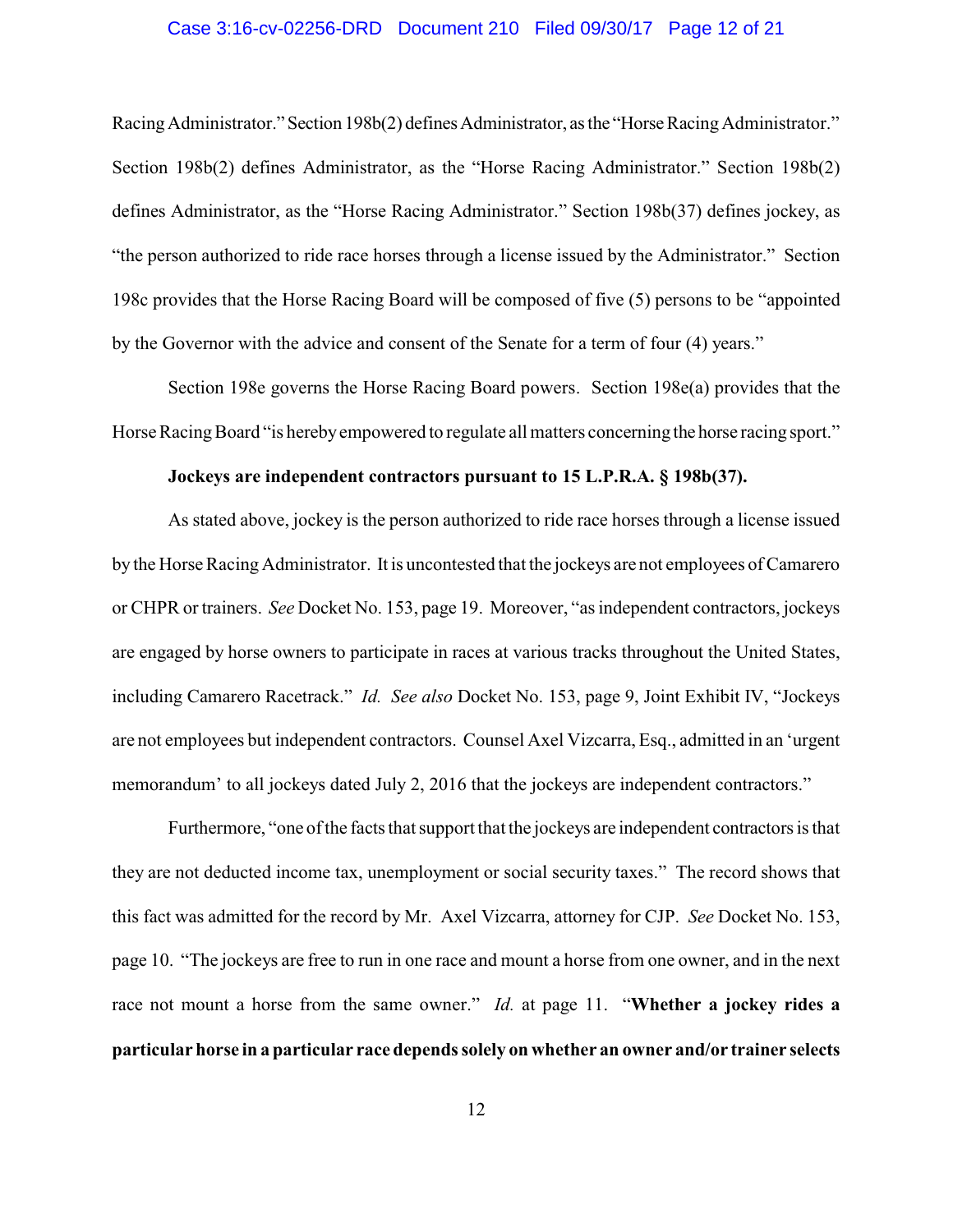#### Case 3:16-cv-02256-DRD Document 210 Filed 09/30/17 Page 13 of 21

**him/her, and if selected, whether the jockey wants to ride that particular horse in that particular race.**" *Id.* (Emphasis ours).

"Jockeys in Puerto Rico are contracted through a 'ticket' **which is signed by the jockey or the jockey's authorized agent and the horse owner or the horses' trainer**." (Emphasis ours). *See* Docket No. 153, page 12. "Said 'ticket' constitutes the agreement among the parties for each individual race that a jockey is to ride on a horse." *Id.* "The jockeys, as independent contractors, can accept or reject to mount the horse that is offered." *Id.* "T0he 'ticket' is only valid for one race." *Id.* "**As independent contractors, the jockeys provide their own equipment, and are free of any control by the horse owners and/or trainers to whom they contract their services**." *See* Docket No. 153, page 13. (Emphasis ours).

"The jockeys that ride horses in Puerto Rico get paid for their rides 10.25% of the purse received by the horse ownerif their mounts arrive in the first 6 positions." *See* Docket No. 153, page 14. "Also, regardless of the position they arrived at during the race, they get paid at least \$20.00 per mount." *Id.* "As an additional income, all the jockeys get 10.25% of the monies received by the horse owners that come from the video lottery terminals (VLT)." *Id.* "Horse owners pay the mount and other fees in accordance with the terms incorporated in an official racing regulation ('the Puerto Rico Horse Racing Board')." *See* Docket No. 153, page 15. "**The compensation that the jockeys receive per mount was not determined as a result of a negotiation between horse owners and the jockeys**." *Id*. at page 16. (Emphasis ours).

Pursuant to 15 L.P.R.A. § 198e(9), the Horse Racing Board has the power "to issue orders, rules and resolutions and take the necessary measures leading to achieve the physical safety and financial and social security of natural and juridical persons related to the horse racing industry and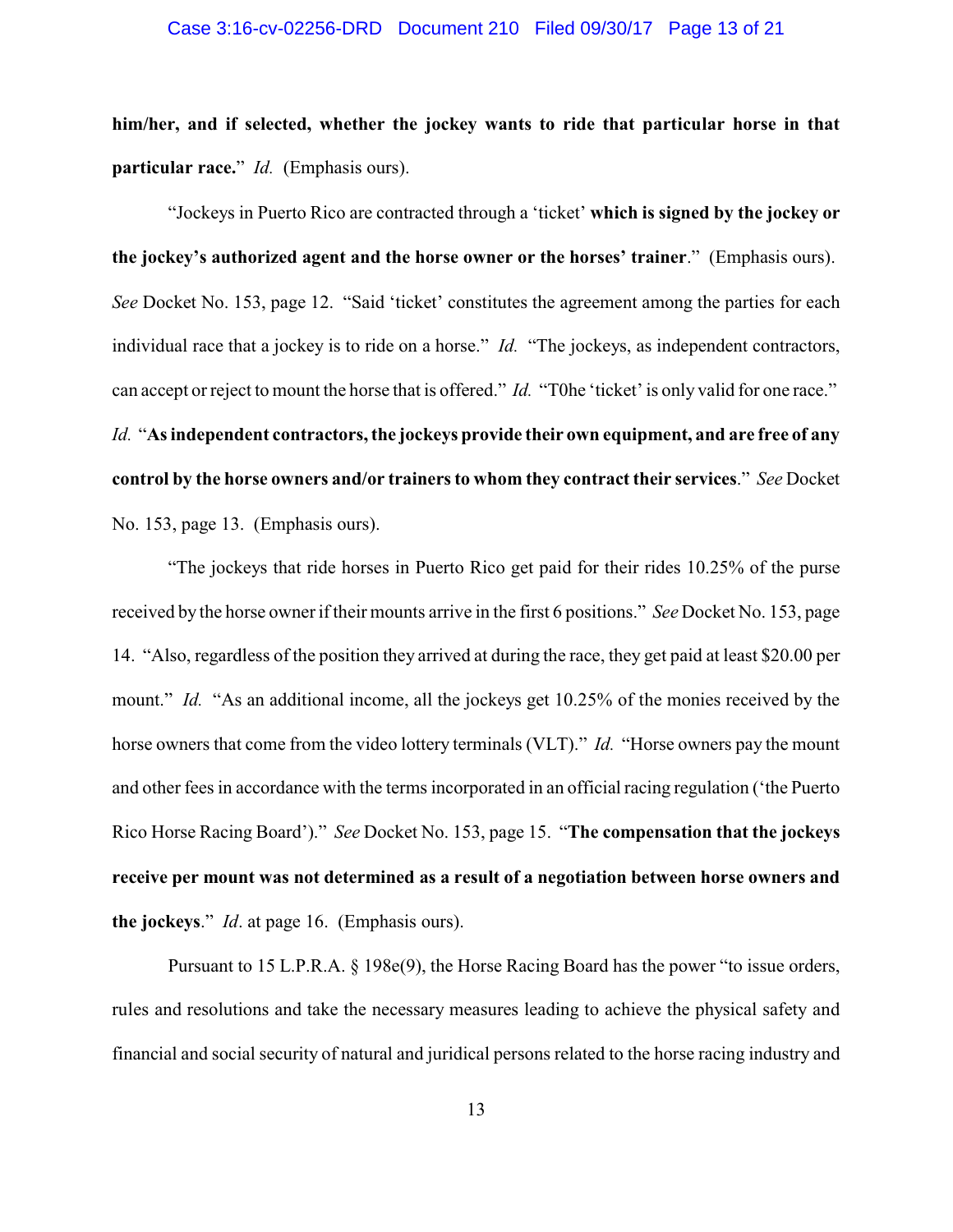sport, including the issue of orders of cease and desist should the Board believe that a person is in violation of §§ 198, 198y of this title or of the rules, regulations, orders or license requirements promulgated pursuant thereto." *See also* Docket No. 153, page 17.

The Court has examined the "test" for independent contractor both under federal and Puerto

Rico law.<sup>8</sup> The following is a collection of cases which set forth the factors to be considered by the

Court when determining whether an individual is an independent contractor. In *C.C. Eastern, Inc.*

*v. N.L.R.B.*, 60 F.3d 855, 858 (D.C. Cir.1995), the Court held:

Whether a worker is an independent contractor or an employee is a function of the amount of control that the company has over the way in which the worker performs his job. *Local 777, Democratic Union Organizing Committee, Seafarers International Union of North America v. N.L.R.B.*, 603 F.2d 862, 872-874 (D.C. Cir.1979) ("*Seafarers").* As the Board itself has explained:

[A]n employer-employee relationship exists when the employer reserves not the right to control the result achieved, but also the means to be used in attaining the result. On the other hand, when the employer has reserved only the right to control the ends to be achieved, an independent relationship exists. . . . Supervision of the 'means and manner' of the workers' performance renders him an employee, while steps taken to 'monitor, evaluate, and improve the results' of his work, without supervision over the means by and manner in which he does his work, indicates that the worker

The determination of the employer/employee status in a racetrack is made by the National Labor 8 Relations Board who has the original and exclusive jurisdiction to make such determination, but has statutory authority to decline jurisdiction as well as to retain and exercise jurisdiction. *See San Juan Racing Association Inc. v. Labor Relations of Puerto Rico*, 532 F.Supp. 51, 54-55 (D.P.R.1982). "In cases involving the horseracing industry the Board has consistently declined to exercise jurisdiction under Sections 8, 9 and 10 of the Act over the racetracks industry, as well as over labor disputes involving employers whose operations are an integral part of the said industry *American Totalisator Co.*, 101 L.R.R.M. 1403 (1979); *Los Angeles Turf Club, Inc.*, 26 L.R.R.M. 1154 (1950); *Jefferson Downs, Inc.*, 45 L.R.R.M. 1108 (1959); *Meadow Stub, Inc.*, 47 N.L.R.B. 1202 (1961); *Hialeah Race Course, Inc.*, 45 L.R.R.M. 1106 (1959); *Walter A. Kelley*, 51 L.R.R.M. 1375 (1962); *Centennial Turf Club, Inc.*, 77 L.R.R.M. 1894 (1971); *Yonkers Raceway, Inc.*, 79 L.R.R.M. 1697 (1972), and others." . . . "Finally, it may be added that the Board's decision not to assert its jurisdiction over the horseracing industry is not irrevocable." *Id.* at page 55. "The limitations on the exercise of jurisdiction is self-imposed and it can exercise jurisdiction pursuant to the statute under any reasonable set of circumstances it deems appropriate. *International Union Progressive Mine Workers v. N.L.R.B.*, 319 F.2d 428, 435 (7th Cir.1963); *N.L.R.B. v. Okla-Inn*, 488 F.2d 498 (10<sup>th</sup> Cir.1973). "Thus, if the Board's expectations are not realized, the Board can reappraise its policy in this area taking into consideration the new developments in society and assert jurisdiction over the horseracing industry as long as its new construction is consistent with the Act. N.L.R.B. *v. Harrah's Club*, 362 F.2d 425 (9<sup>th</sup> Cir.1966); Walter A. Kelley, 51 L.R.R.M. 1375 (1962); *N.L.R.B. v. Wentworth Institute*, 515 F.2d 550 (1<sup>st</sup> Cir.1975)."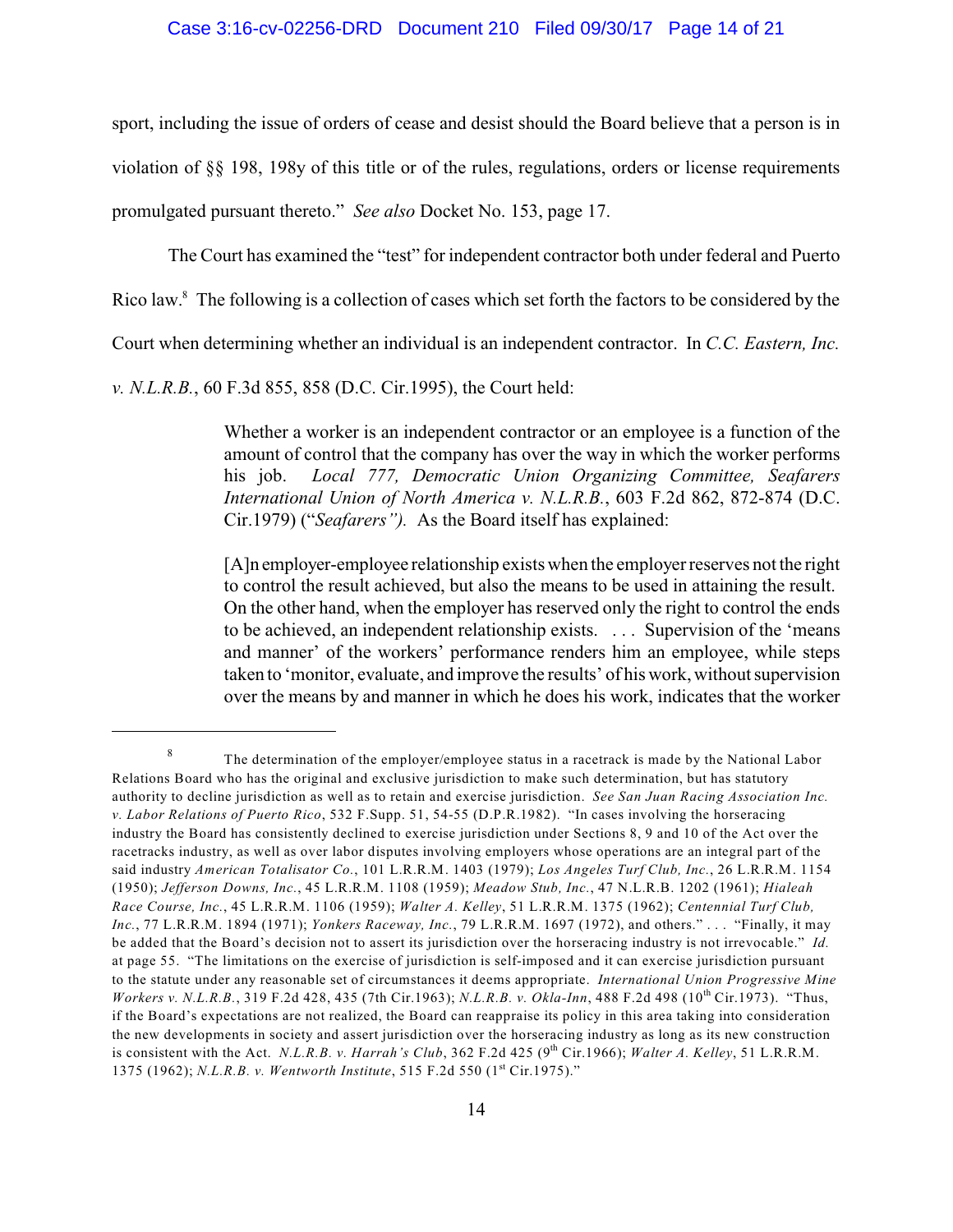#### Case 3:16-cv-02256-DRD Document 210 Filed 09/30/17 Page 15 of 21

is an independent contractor. *See City Cab of Orlando, Inc. v. N.L.R.B.*, 628 F.2d 261, 264 (D.C. Cir.1980).

In *J. Huizinga Cartage Company, Inc. v. N.L.R.B.*, 941 F.2d 616, 619-620 (7<sup>th</sup> Cir.1991), the

Court held:

The determination of an individual's status as an employee or independent contractor is a fact-based inquiry and focuses on "the employers ability to control the purported employee." *N.L.R.B. v. O'Hare-Midway Limousine Serv.*, 924 F.2d 692, 694 (7<sup>th</sup>) Cir.1991). The key factor in evaluating employer control is whether the employer governs the manner and means by which the work is accomplished. *N.L.R.B. v. Sachs*, 503 F.2d 1229, 1233 (7<sup>th</sup> Cir.1974).

The Company owned, maintained and insured the trucks driven by Richardson and Toles. The drivers' hours and routes were also controlled by the Company. In addition, when they were hired both Richardson and Toles completed standard employment application form. The Company stresses that it did not deduct income tax, social security tax, or unemployment compensation from Richardson's and Toles' paychecks as support for the proposition that they were independent contractors. However, as the General Counsel recognized, if an employer could confer independent contractor status through the absence of payroll deductions there would be few employees falling under the protection of the Act.

. . .

Based upon substantial evidence of the control exerted by the Company over the manner and means by which Richardson and Toles performed their duties, we agree with the Board's conclusion that they were employees covered by the Act.

In *Fernandez v. Land Authority of Puerto Rico*, 104 D.P.R. 464, 1975 WL 38685 (Puerto

Rico), 4 P.R. Offic. Trans. 644 (1975), the Supreme Court of Puerto Rico, set forth the factors to be

considered when determining whether an individual is an employee or an independent contractor:

**In this type of controversy there are usually characteristics traits in common to both categories, making it difficult to certainly establish sharp distinction between employee and independent contractor**. Therefore the case law has formulated several factors that should be taken into consideration upon determining the nature of the relationship between the parties mentioning, among others, the following: **1) nature, extent, and degree of control of the principal; 2) degree of initiative or judgment displayed by the truck driver; 3) ownership of**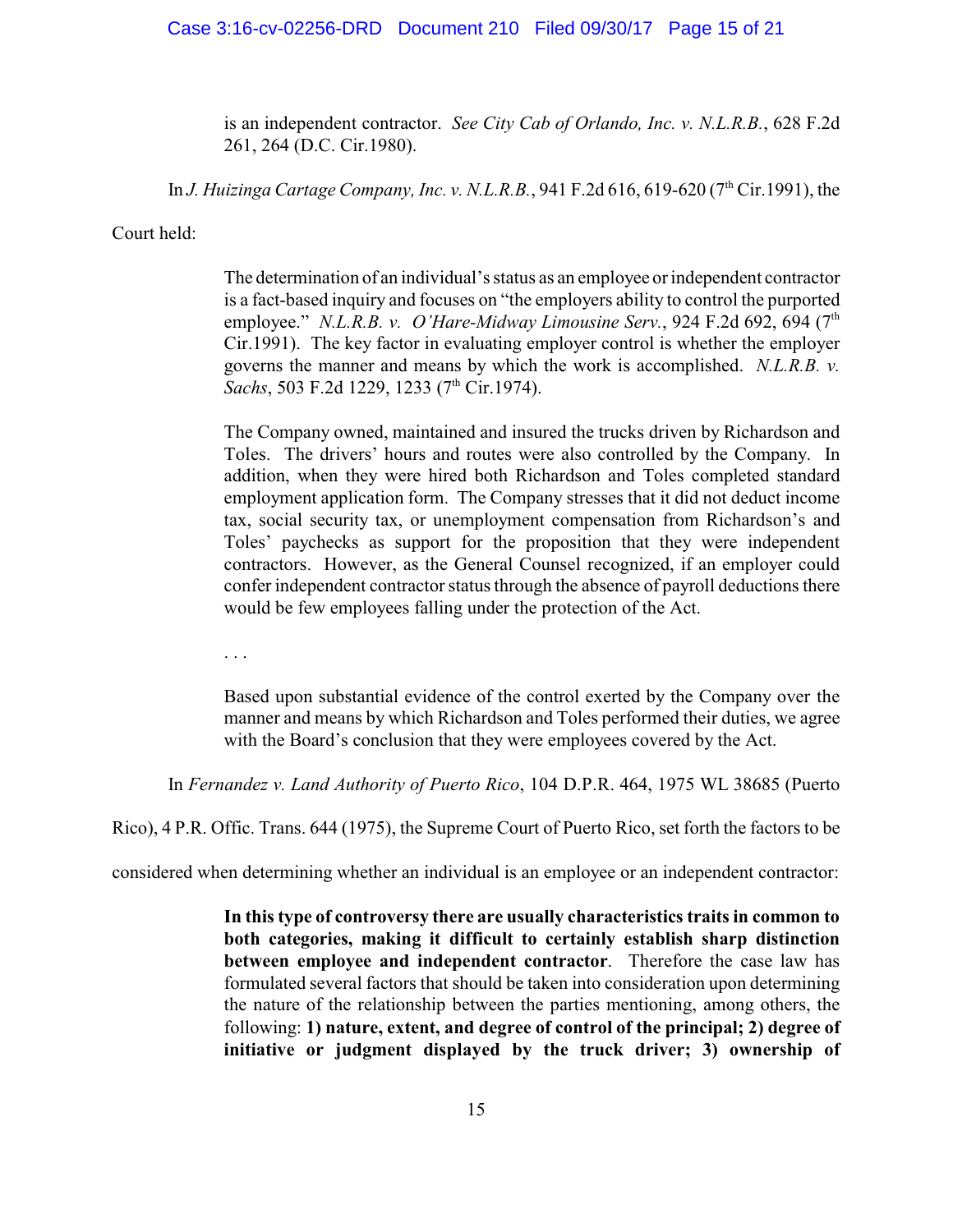**equipment; 4) power to hire and the right to fire; 5) manner of remuneration; 6) opportunity for profit and risk of loss, and 7) tax withholding**. *Lendron v. Labor Relations Board*, 87 P.R.R. 87 (1963); *Sec. of Labor v. Pedro A. Piza, Inc.*, 86 P.R.R. 422 (1962); *Perez v. Hato Rey Bldg. Co.*, 100 P.R.R. 880 (1972), and *Nazario v. Gonzalez*, decided on September 4, 1973, 101 P.R.R. \_\_\_\_.

The determination, however, does not depend on a specific factor but on the totality of the circumstances present in the relationship between the parties. We must examine, then, the factual situation which gave rise to the controversy, taking into consideration the above mentioned factors.

In our opinion, and in view of the circumstances of this case the control exercised by the Authority over appellees is insufficient to conclude, as the trial court erroneously concluded, that the relationship between the parties was one of employee-employer. (Emphasis ours).

In the instant case, the jockeys, as independent contractors, are contracted by the horse owners and/or trainers at will. The jockey is free to accept or reject the offer made by the horse owner and/or trainer. There is no contract and/or employment application, merely the signature of the jockey on the ticket corresponding to the mount of a certain horse to be raced on a certain date, at the specific race number indicated in the ticket. The jockey has the ultimate authority to accept or reject the offer made by the horse owner and/or trainer. No further commitments from the jockey's side, except to train with the horse in preparation for the race, have his/her equipment ready, and run the race. Thereafter, the jockey will be compensated accordingly, but always between the compensation set forth by the Horse Racing regulations, and the regulations set forth by the government agencies. *See* Docket No. 153, page 14.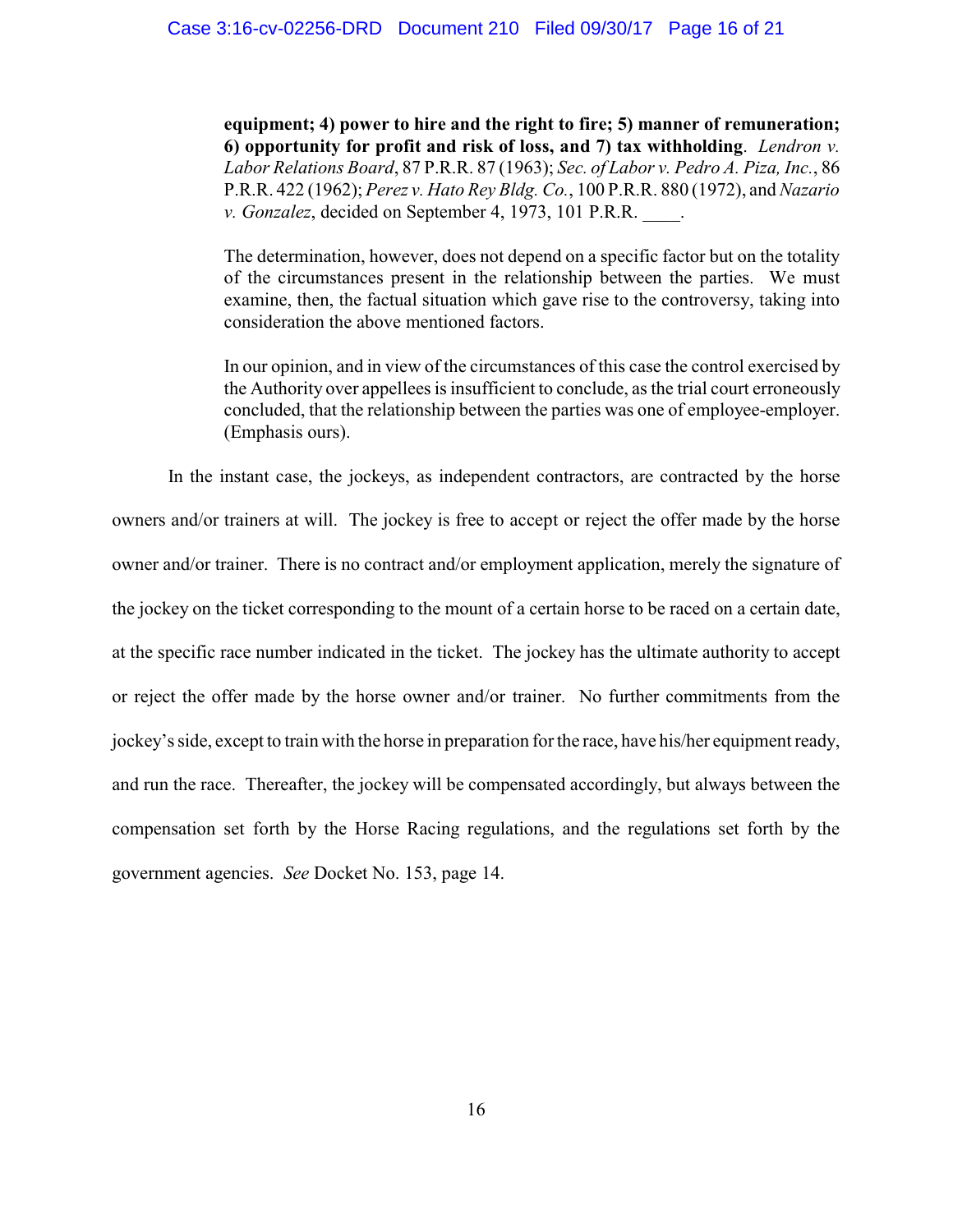### **A Business Decision: The Right of Publicity Act.<sup>9</sup>**

The CJP has claimed that there was a negotiation between the Horse Racing Association and the jockeys associations wherein the CJP "bargained" with management of both the horses' owners and the race track original and successor owners. The bargaining negotiation was simple. Both the owner of the race track and the horses' owners, that is, Camarero and CHPR "agree[d] to fund on a 50/50 basis the monies necessary to pay [the jockeys]:

- a) The premium of the health plan for the Jockeys (medical plan, life insurance and accident insurance) and Trainers (medical plan only). Note: the Jockeys may substitute, on a dollar for dollar basis, the cost of valets in lieu of the cost of the Life Insurance.
- b) The State Insurance Fund policy for the jockeys.

The Confederacion [CHPR] and CAMARERO herein establish as "Base Year Budgets" for Item A the following amounts of \$251,000.00 for the jockeys' health plan and \$272,000.00 for the trainers' health plan. The future Annual budgets for A will be considered maximum budgets and any cost over runs will be the responsibility of the respective Trainers and Jockeys Associations. . . . CAMARERO and/or The Confederacion [CHPR] will have the right to audit the records of the Jockeys Associations and Trainers Associations to insure compliance with payment of the Health Insurance Plans by these Associations. CAMARERO will have the right to request documentation from The Confederacion to show proof of payment for the State Insurance Fund Policy for the Jockeys.

*See* Plaintiffs' Exhibit No. 2 of July 19, 2016, a Contract executed on January 23, 2007, by

Confederacion Hipica de Puerto Rico and Camarero Race Track Corp. This negotiation has been

Ley del Derecho sobre la Propia Imagen, 32 L.P.R.A. §§ 3151 *et seq.* Although the Right of 9 Publicity Act was formally enacted on July 13, 2011, it clearly states in the Statement of Motives that the cause of action stems since the year 1982. *See Colon v. Romero Barcelo*, 112 D.P.R. 573 (1982), and the collection of cases cited therein.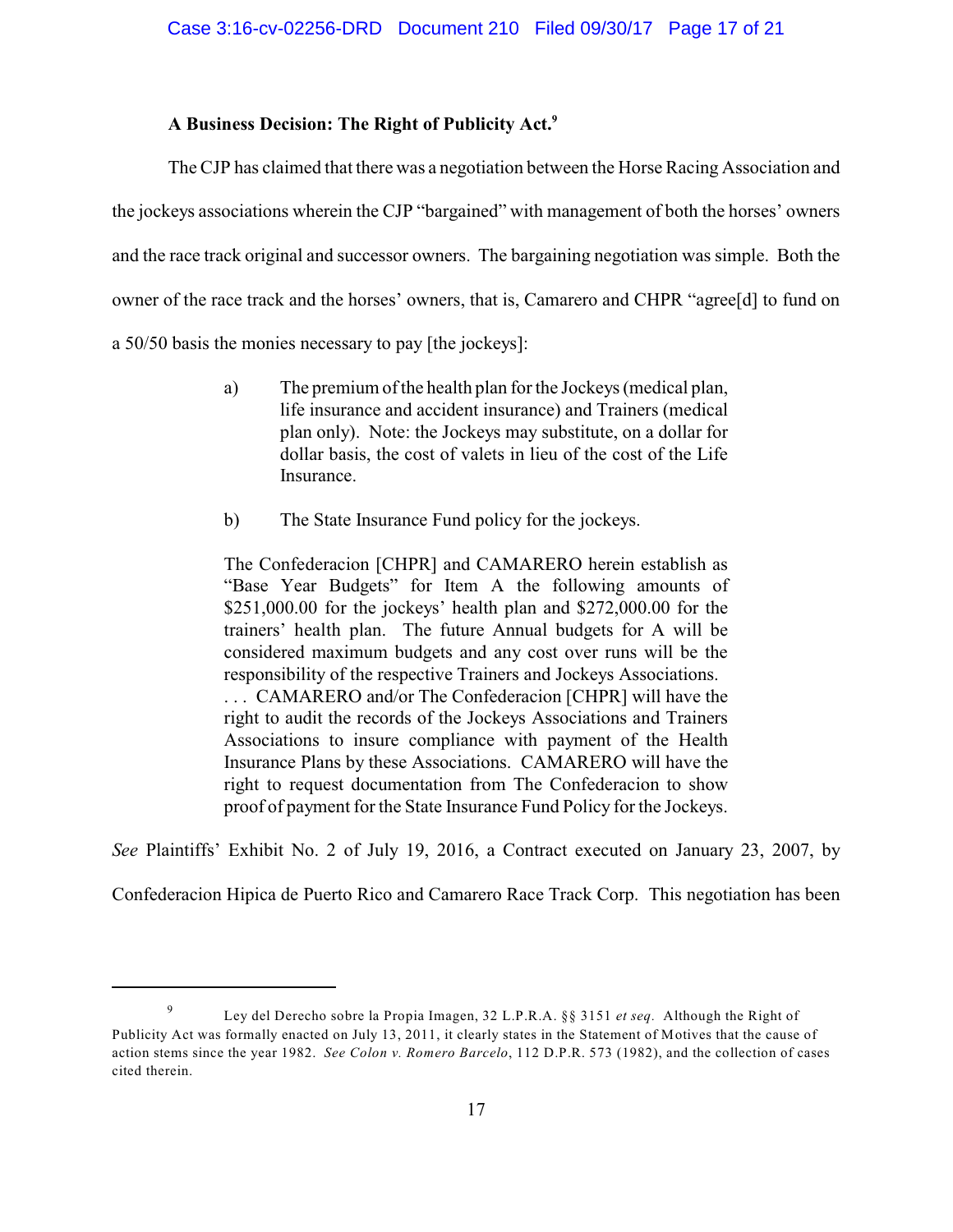agreed to by CHPR, Camarero, and the jockeys associations, to wit, CJP and AJPR.<sup>10</sup>

It is critical that the jockeys cannot be independent contractors for certain situations,  $\frac{11}{11}$  and employees for another. As stated in the collection of cases cited above, the determination of whether an individual is an independent contractor or an employee rests on control of the employer over the employee, as well as the totality of the circumstances.

In the instant case, the fact remains the plaintiffs made a decision to include the jockeys in their liability policies for the benefit of both plaintiffs and jockeys, but also the jockeys surrendered any rights that they may have as jockeys of their images taken during the course of the races in exchange for the payment of the health insurance plan; accident insurance plan; life insurance policy, and the policy of the Puerto Rico State Insurance Fund, which must be paid individually by all independent contractors.

If the jockeys were indeed employees of plaintiffs, theywould not have been able to negotiate this benefits, as that would have been forced to accept whatever terms and conditions the employer's contract provides.

Notwithstanding, it is now critical to review the applicable provisions of The Right of Publicity Act ("the Act"). The Act defines "accessory figure" as, "[a] person who is not the focus of a communication, but rather a part of a group or background figure." *See* 31 L.P.R.A. § 3151(g).

10

11

Asociacion de Jinetes de Puerto Rico (AJPR) is no longer part of this case, but indeed agreed to the provisions of the contract of January 23, 2007 entered into by Camarero and CHPR.

<sup>&</sup>quot;The jockeys are not employees but independent contractors." *See* Complaint, Docket No. 1, ¶ 15. "Camarero does not control a jockeys's work in any manner. Camarero does not hire or fire jockeys." *Id*., ¶ 16. *See also* "Urgent Memorandum" from Atty. Axel Vizcarra Pellot - President, to "All Jockeys" dated July 2, 2017, and admitted and Joint Exhibit IV on August 16, 2016, which states: "**The order issued by the Hon. Judge Dominguez does not affect your rights as independent contractors to accept or reject mounts when so determine, among others, as part of your individual professional practice**." (Emphasis ours).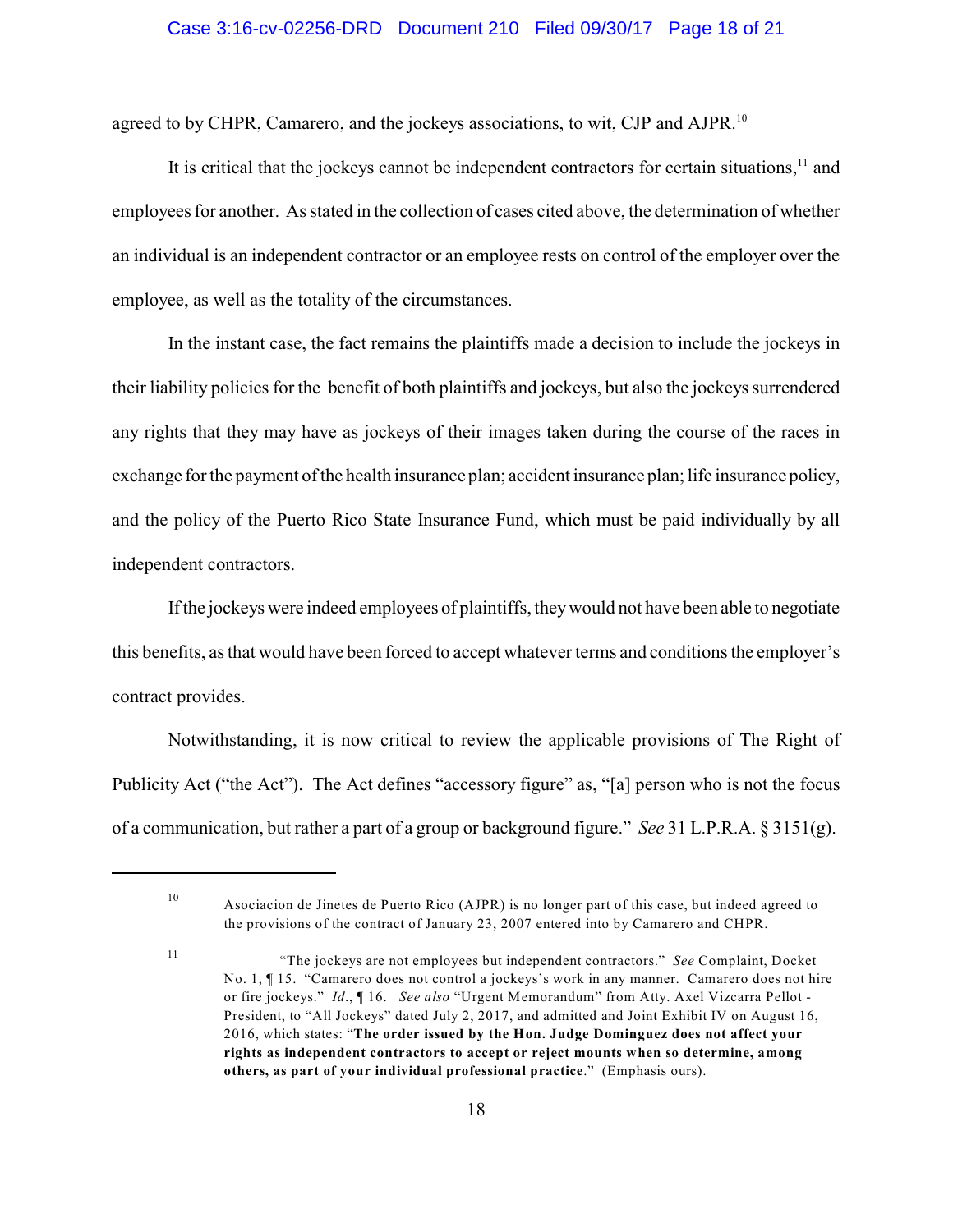#### Case 3:16-cv-02256-DRD Document 210 Filed 09/30/17 Page 19 of 21

Section 3154 of the Act provides: "The rights under this chapter shall be freely transferable and descendible property rights, in whole or in part, to any person or incorporated entity by written transfer, included but not limited to, a signed agreement among the parties, powers, licenses, donations, and wills, or by intestate succession." Most importantly are the exceptions provided by the Act, under Section 3157:

This chapter shall not apply under the following circumstances:

- (a) When an individual's likeness is used in any medium as part of a news report, political expression, **sporting**, or artistic event transmission, **or presentation with a legitimate public interest**, and where said likeness is not used with commercial or publicity purposes.
- . . .
- (d) When the likeness of an accessory figure is used. (Emphasis ours).

After having reviewed the provisions of the Act, it is clear that these provisions are inapplicable to an employer-employee relationship, as the employee in the ordinary course of business, do not have a bargaining power over its image with his/her employer. Only an independent contractor may claim any rights or violations of rights under the Act.

In the instant case, the jockeys first negotiated the use of their image with the original owner of the former El Comandante Race Track, and later with the successor owner and plaintiff herein, Camarero Race Track Corp. As stated above, plaintiffs herein, Camarero and CHPR, agreed to establish a fund to pay for certain benefits to the jockeys, such as, the payment of the health insurance plan; accident insurance plan; life insurance policy, and the policyof the Puerto Rico State Insurance Fund, which must be paid individually by all independent contractors, in exchange for the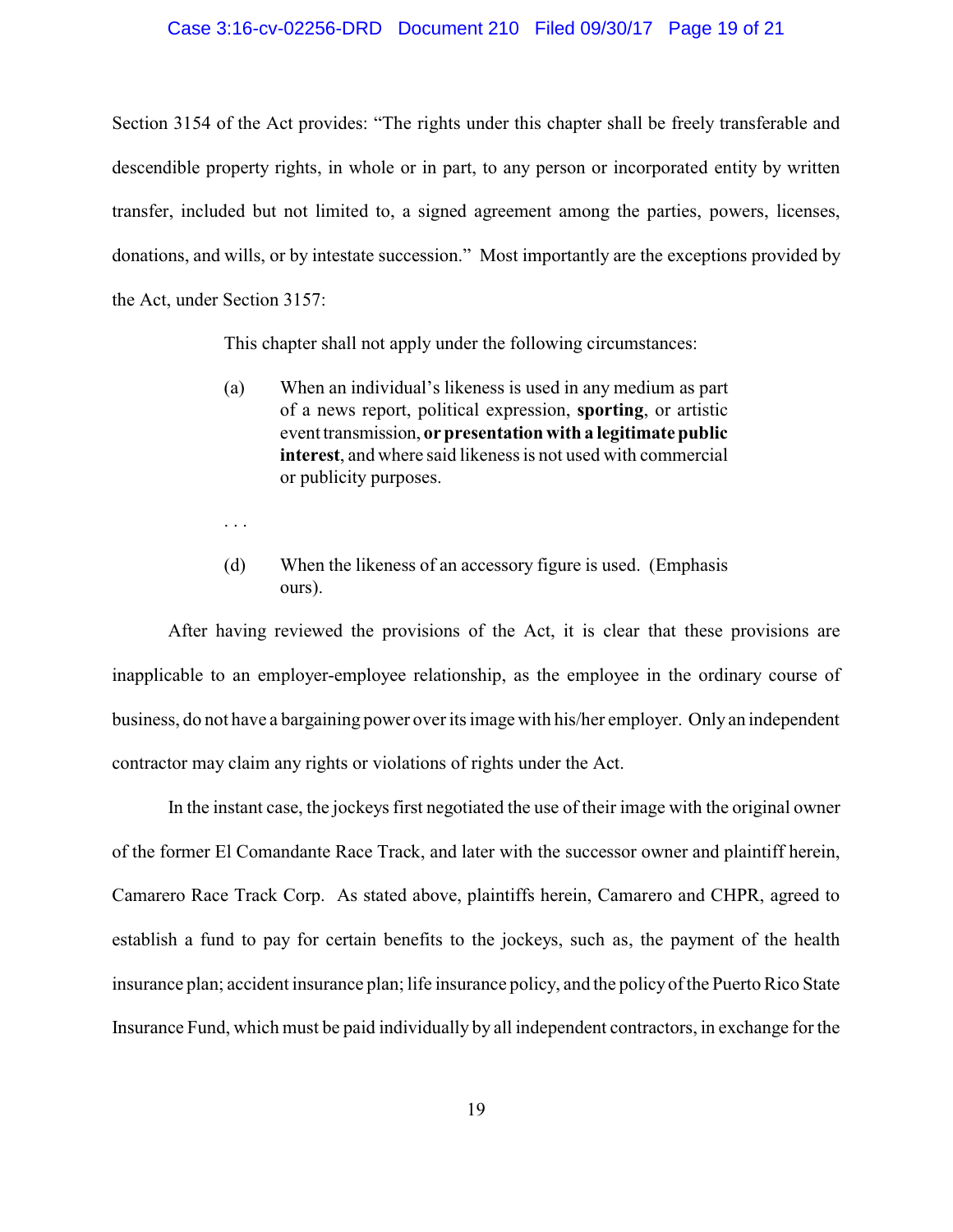#### Case 3:16-cv-02256-DRD Document 210 Filed 09/30/17 Page 20 of 21

use of the image of a jockey or jockeys as "accessory figures" under Section 3151(g) the Act, and as an exception under Section 3157(a) and (d) of the Act.

In a nutshell, this matter was settled in a business decision fashion that was convenient for both the plaintiffs and the jockeys, and at the time frame wherein the jockeys were considered independent contractors under the law. The Court emphasizes that the core of this case is not the use of the image, but the jockeys' request for an increase on the horse mount, which is a matter of exclusive jurisdiction to the Puerto Rico Horse Racing Board, as thoroughly discusses above.<sup>12</sup>

#### **Conclusion**

For the reasons set forth above, the preliminary injunction and the memorandum in support of preliminary injunction requested by CHPR filed at Docket No. 153, is granted. Camarero's Memorandum in Support of Preliminary Injunction filed at Docket No. 154, is noted.

Hence, this case now moves to the damages stage.

The parties are granted ninety days to make discovery as to damages only. **A Discovery**

### **Status Conference is set for February 26, 2018 at 10:00 a.m.**

The request for lawyers' fees is denied at this time without prejudice, as plaintiffs have not placed the Court in a position to make a finding of temerity nor have plaintiffs complied with the

Curiously, the plaintiffs have continued with the agreement entered into between Camarero and the 12 CHPR on January 23, 2007. *See* Plaintiffs' Exhibit No. 2 of July 19, 2016, at pages 8-9. Notwithstanding that "sporting" ... events are not covered under the Right of Publicity Act, as well as, "legitimate public interest matters." 32 L.P.R.A. § 3157(a).